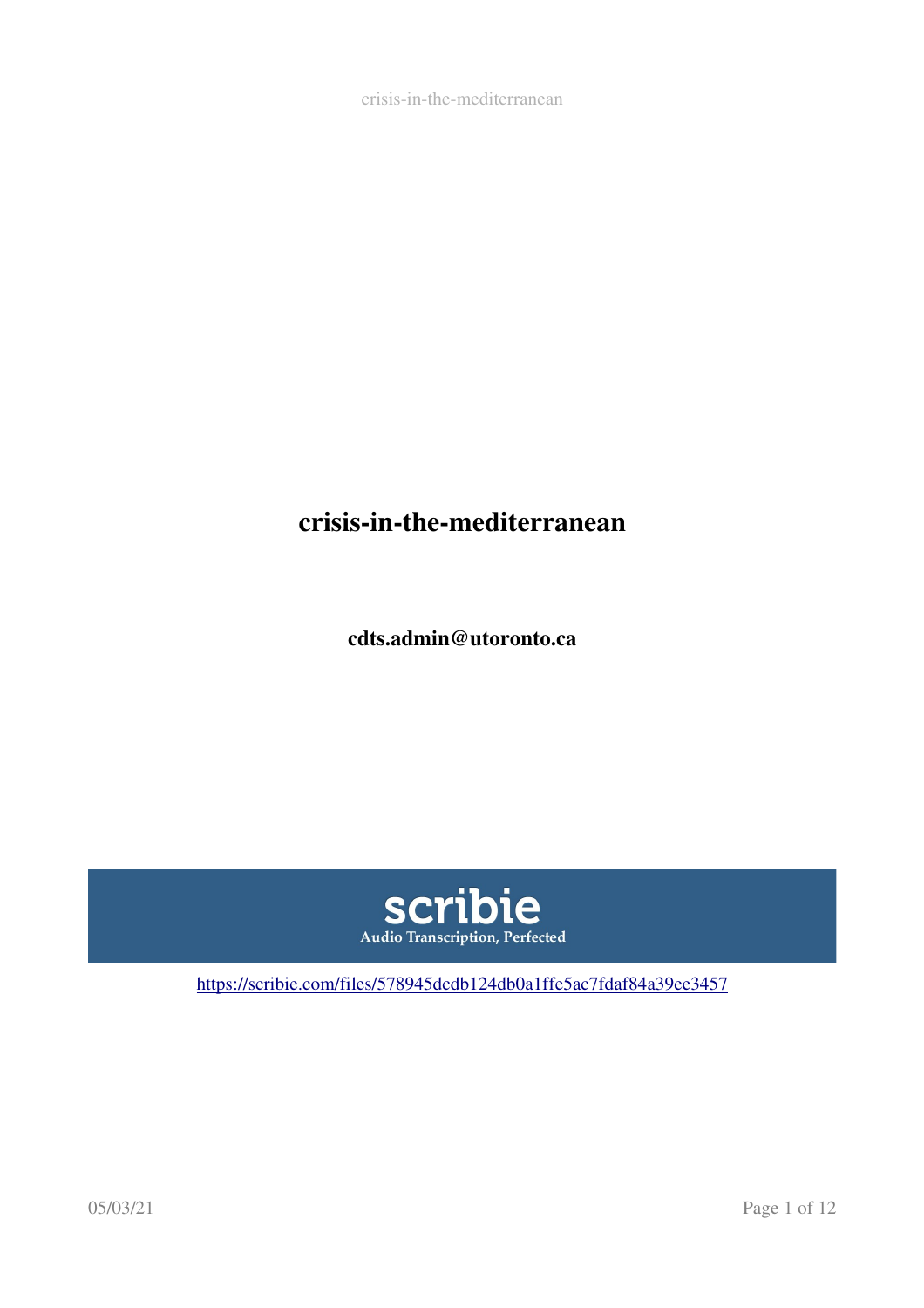## [music]

## 00:03 Speaker 1: This is Between, Across, and Through.

00:22 Yana Romero: The sea is a monster. Its furious skies, pounding waves, and its isolating vastness set the stage for calamity. Within it, a broken boat full of desperate people look out at an unbeatable, unwavering force. It is frightening, unforgiving, unrelenting. But every year, for millions of people, the sea is a gateway to hope, the first leg of an unbelievable journey where more often than not, they don't know where they're going or if they'll even get there. Today, Professor Kevin Lewis O'Neill, director of the Center for Diaspora and Transnational Studies, sits down with Professor Naor Ben-Yehoyada from the Department of Anthropology at Columbia University, in a conversation that explores how the very nature of the sea, as an unforgiving, unrepentant force, frames a conversation about the nature of humanity and obligation. We will discuss how the way we think about hospitality directly affects the policies that determine who gets saved at sea and who is left to drown. Please join us as we travel between, across, and through.

01:38 Kevin Lewis O'Neill: Hello, thank you for joining us. I'm Professor Kevin Lewis O'Neill, and I'm speaking with Professor Naor Ben-Yehoyada. Thanks for joining us. Naor, tell me, why is it important to have this conversation now?

01:50 Naor Ben-Yehoyada: It stages some of the most fundamental questions that European states and the European Union as a project are facing nowadays. It makes the Mediterranean into a sort of mirror of Europeans' own different conceptions about what is a state, what is a people, what are borders.

02:11 KO: So the Mediterranean as a reflection or as a mirror of this, how does that raise the question of people and states and rule?

02:19 NB: It raises that question through the staging and the casting orders that the saving of life at sea performs on conceptions of citizenship and of state obligation. Saving of life at sea is an obligation that all vessels in the world are, by law, they have to follow, but it is based on a script that is based on universal hospitality, the anthropological concept of universal hospitality that, since early modern ages, Europeans projected to the two great spaces of European expansion, the sea and the desert. And the way the sea does it, is that it has a casting order that says, there is a ship and people are drowning because it sank, and there's another ship and the people onboard the ship that is sailing have to disregard any aspect of the people in the water other than the fact that they're drowning, and therefore they have to save them.

**03:10 KO:** It's interesting, 'cause when I think about the law of the sea, at least in terms of literature, I think about the sea as a very reckless and tumultuous terrain that is unforgiving, but here it becomes the source of this incredible obligation, reciprocity, and even potential hospitality.

03:31 NB: It's the image of the unforgiving nature of the sea, and the desert, by the way, that serves as justification for the pan-human law of hospitality. You should treat persons as sea as only fellow humans, you should act towards them with hospitality that you should assume they would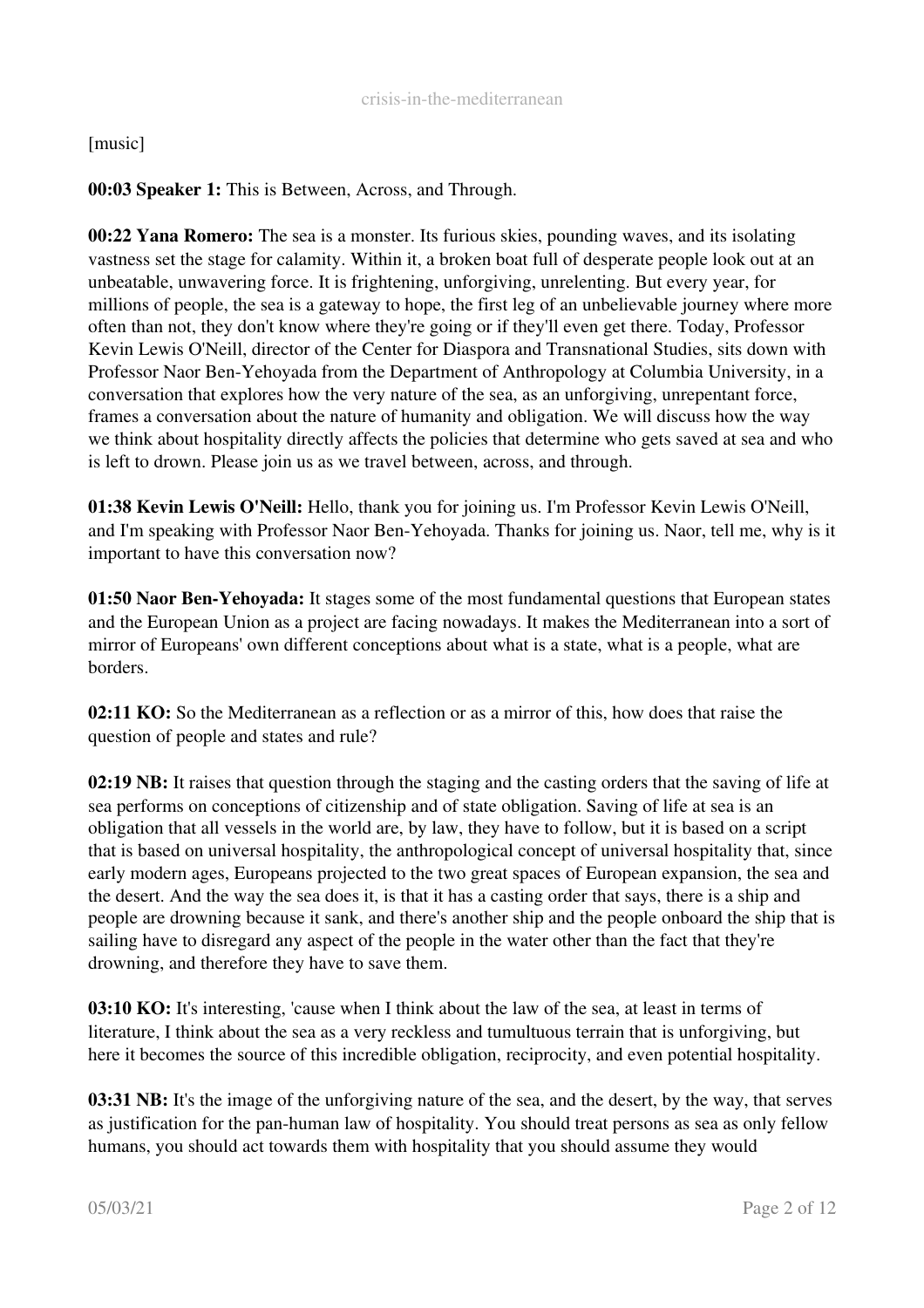reciprocate if your roles would flip, because you both are encountering a relentless and unhospitable space.

04:02 KO: As an anthropologist, how do you begin to historicise this obligation? I can't imagine it is some sort of a historical phenomenology, but some sort of deeply embodied affect of responsibility, or... How do you make sense of this?

04:21 NB: Even though the law of the sea exists as a moral demand, there are very good reasons to assume that when ships crossing the Channel of Sicily, see boats, even if those boats are in danger, they don't necessarily save them. In some horrendous cases, naval ships and helicopters from naval ships didn't come to the rescue of boats stranded. There was a very infamous case of the left-to-die boat that left the Libyan coast and drifted for dozens of days. So the implications of the law of the sea, both the moral obligation and the historical demand, and the codified law, appear more in moral projects and political projects, for example, of NGOs that lease boats and send boats, mobilize boats to the middle of the Mediterranean to save people, to collect refugees and bring them to European ports.

05:13 KO: Well, tell me, how are NGOs navigating the legality of this space?

05:17 NB: Right now, not so well. The original project was to create a stable perennial presence in the central Mediterranean to assist boats and vessels in danger. Very quickly, the centres that control communication in the central Mediterranean, radio stations that control SOS calls and send delegation of assistance, collaborate with them. But in the last couple of summers, the Italian government, which is the case I know the best, try to curb the operations of these vessels, not necessarily because they have such a concrete, significant numerical role in the bringing of people into Europe, but because the treatment of irregular migration became the most burning topic in the last elections.

06:01 KO: So how significant are the NGOs in this terrain?

06:05 NB: Last year, 20% of interceptions of people were done by privates, so either container ships passing by or those NGO ships. The number of that category dropped from 20% to 10%...

## 06:19 KO: 10%?

06:20 NB: Which means that 10% is the total of people brought in by NGO ships.

06:25 KO: And then the 90%, so the remainder... So the NGOs...

06:28 NB: 90% is navies.

 $06.30 \text{ K}$  $0. \text{N}$ avies

06:29 NB: Yes.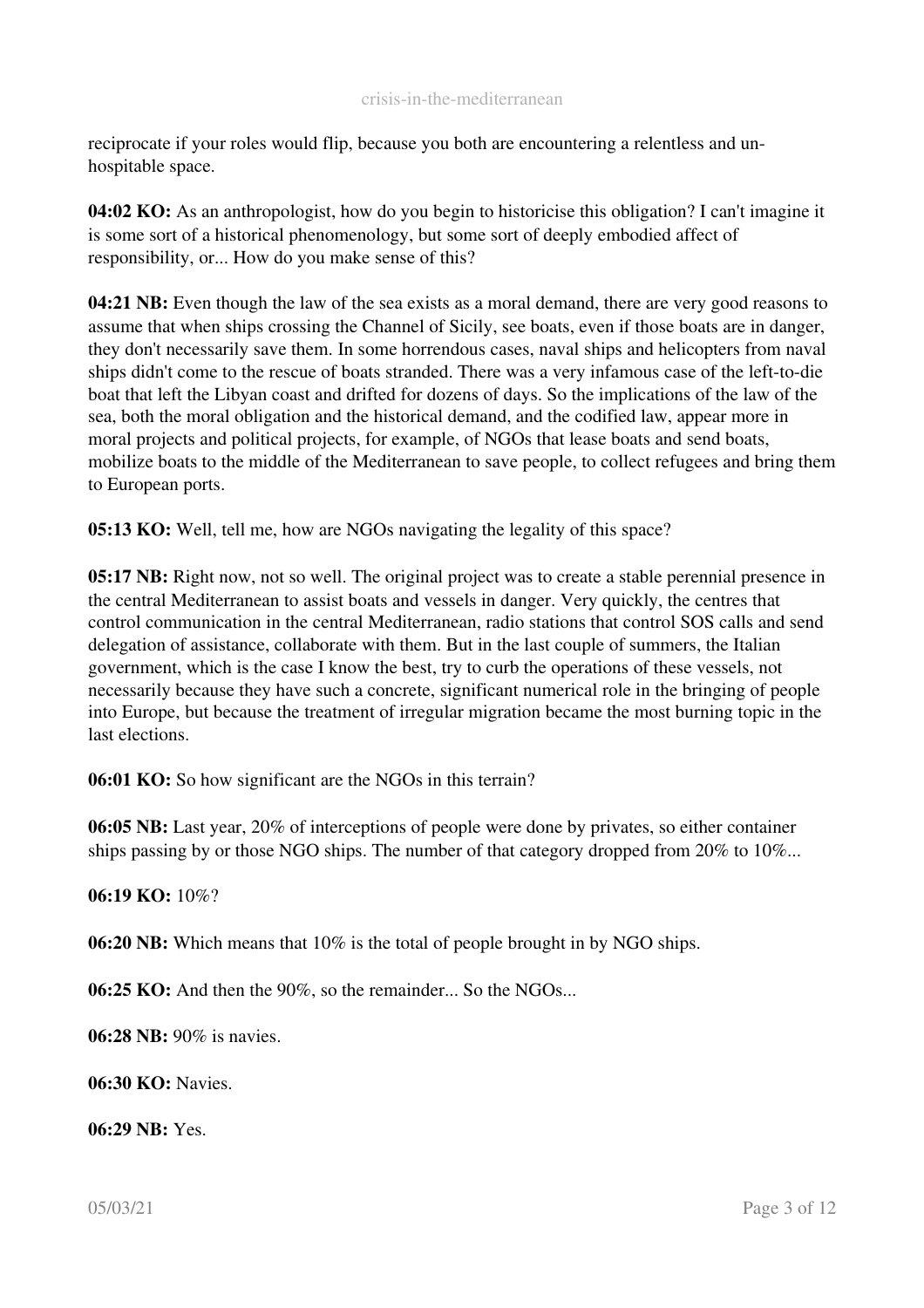#### 06:30 KO: The state itself?

06:31 NB: Yes, which numerically is by the far the most significant. But in terms of dramatizing the dilemma of open or closed borders is not a very good  $[06:43]$ .

06:43 KO: Sure. Both the state and NGOs find themselves obligated by this law of the sea, that they are held responsible when they see someone drowning or at risk in the sea, but politically, NGOs are taking the vast majority of criticism for bringing people.

07:05 NB: Yes, because states have treated differently the obligation to save life because states can decide where they're going to deploy ships. So for example, in the summer, Italy decides that it is going to send ships all over the Mediterranean, once they ran out of money or ran out of space in welcoming centres, they turn to the EU and asked for help. The EU in order to help say, "Yeah, sure, we'll help you, but you cannot keep intercepting vessels, saving human lives as close to the Libyan shores as you have. For us to fund you, you need to draw back a bit." Now, does it mean that they're telling people not to save people? No, it just means that they deploy ships in a smaller territory, knowing very well that people outside of that zone will die.

07:52 KO: And so these navies have tremendous regulation on where they can go, and the different kinds of scales of the sea that they have to obey, whether it's economic or... But NGOs are far more free to engage... I mean, is there ever a moment where NGOs get associated with or described in the language of piracy?

08:12 NB: So yes and yes. So exactly what happened a year and a half ago, the government declared that all NGOs operating in the central Mediterranean, if they wanted to receive assistance from Italian government, would need to sign a code of conduct that would curb their actions, but it would make them less free. What is happening exactly at the same time is that several public prosecutors have started to treat NGO boats as suspects of either favouring clandestine migration or external collusion with an associative crime of illegal migration. Now...

08:52 KO: So criminalizing NGOs?

08:53 NB: In the language of the NGOs, solidarity, because saving of lives is treated as an organized crime against public order. And also the legal thinking have treated more and more irregular migration as a form of organized crime.

09:09 KO: So NGOs are saying hospitality is being criminalized. But you describe hospitality in terms of reciprocity. Why?

09:18 NB: One way to think about it is that hospitality as an institution, hospitality as a ritualized behaviour is gift plus governance of space. If gift is associated very vaguely and complexly with the idea of reciprocity, I give you something, you give me in return. They're not supposed to be equal, so it's not exchange, but...

09:37 KO: So Naor, let's say you give me a coffee mug and I say, "Oh my gosh, thank you so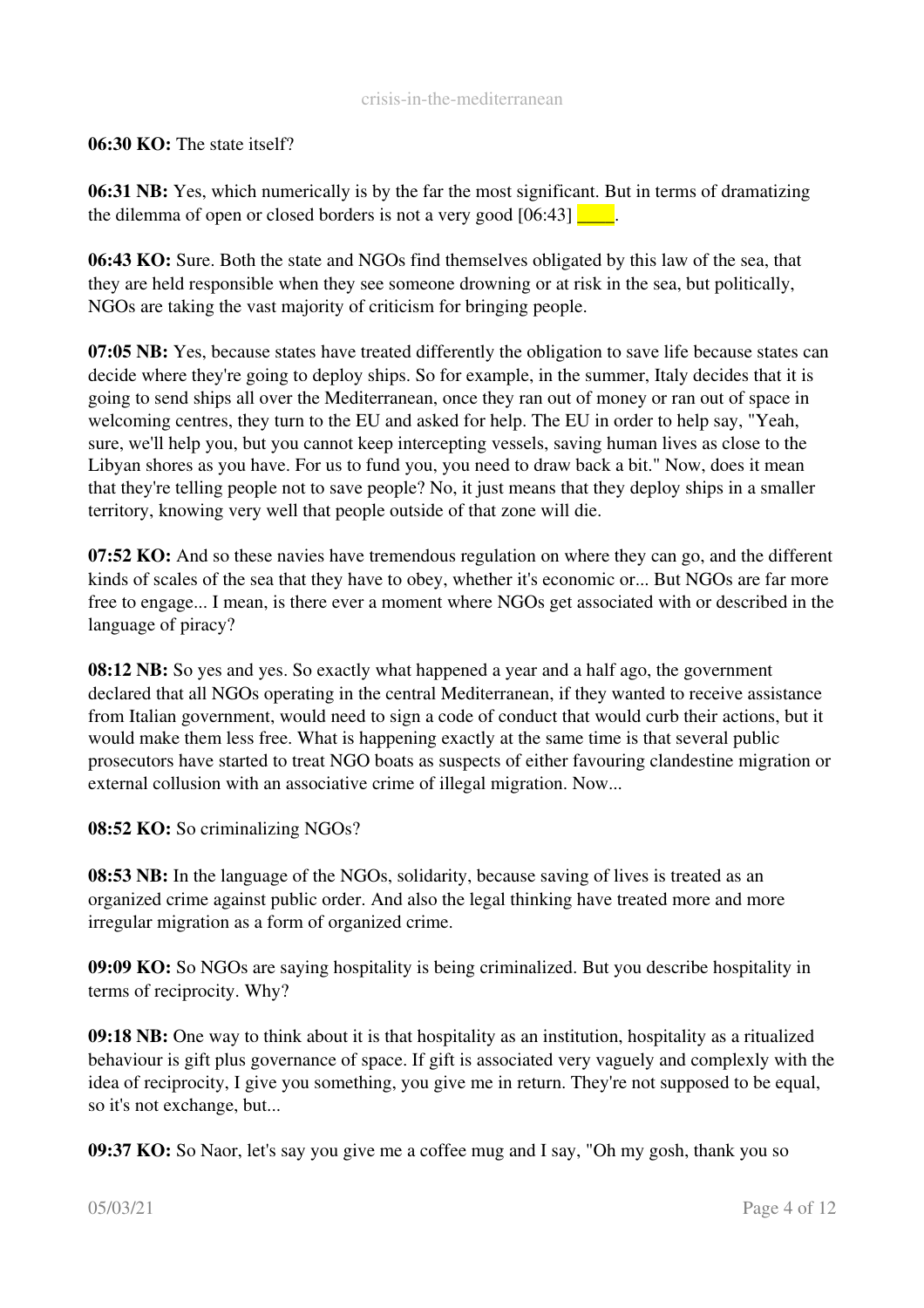much. I got you something, too", and I give you the exact same coffee mug. That's a terrible gift.

09:45 NB: Or if you give me a coffee mug that looks slightly different, but equals in value. It wasn't a gift. Once you give it back to me, I feel like we've exchanged something, it wasn't a gift and a counter gift.

09:55 KO: Okay.

09:57 NB: That kind of treatment of social relations through the circulation of things foregrounds reciprocity.

10:03 KO: Different and deferred.

10:04 NB: Different deferred...

10:05 KO: The gift must be different.

10:06 NB: Reflecting on the persons circulating rather than of the things being circulated.

10:11 KO: Yes.

10:12 NB: Hospitality does something else and opens up different ways of thinking about social and political dimensions of life. What hospitality does is say, "I'm doing something to you, and in the setting in which I do that, when you walk into my house, when I say, 'Please come in.' Or when you ask, "May I come in?" And I say, "Yes, please come in." We've taken a situation in which you're dependent on me, I am your protector, you're my protégé. I have to honour you, but you have to limit your... There are things you cannot do, can't walk into the kitchen. You should feel as if it were your house, but it's not your house, and you need to remember. That situation dramatizes hierarchy, but declares or in the background says that hierarchy is hierarchy for roles, not of identity. You are dependent on me just because you are the guest now and I'm your protector just because I'm your host. The assumption is always that, and when I'll come to your country or house or region or something, you will reciprocate my hospitality, wouldn't you?

11:14 KO: No, I see the hospitality in this scenario, and where it can be dramatized with the sea, where refugees come into Europe and there is this obligation towards reciprocity or at least a hospitality, but reciprocity seems unlikely.

11:30 NB: That's exactly shows how the political use of the idiom of hospitality is being stretched here to the maximum. Because if hospitality stages reciprocity when it happens at sea by saying, "I'm a human and I happen to be still afloat, therefore I need to save you. If next year I'll be in a storm, you will save me, won't you?" That is exactly what is never mentioned in treatments of Eurobound migration. Not one person ever said, "And if we find ourselves off the shore of Senegal, drowning, we assume we will receive the same treatment from countries."

12:07 KO: Because that scenario is so unlikely that it's not worth even proposing.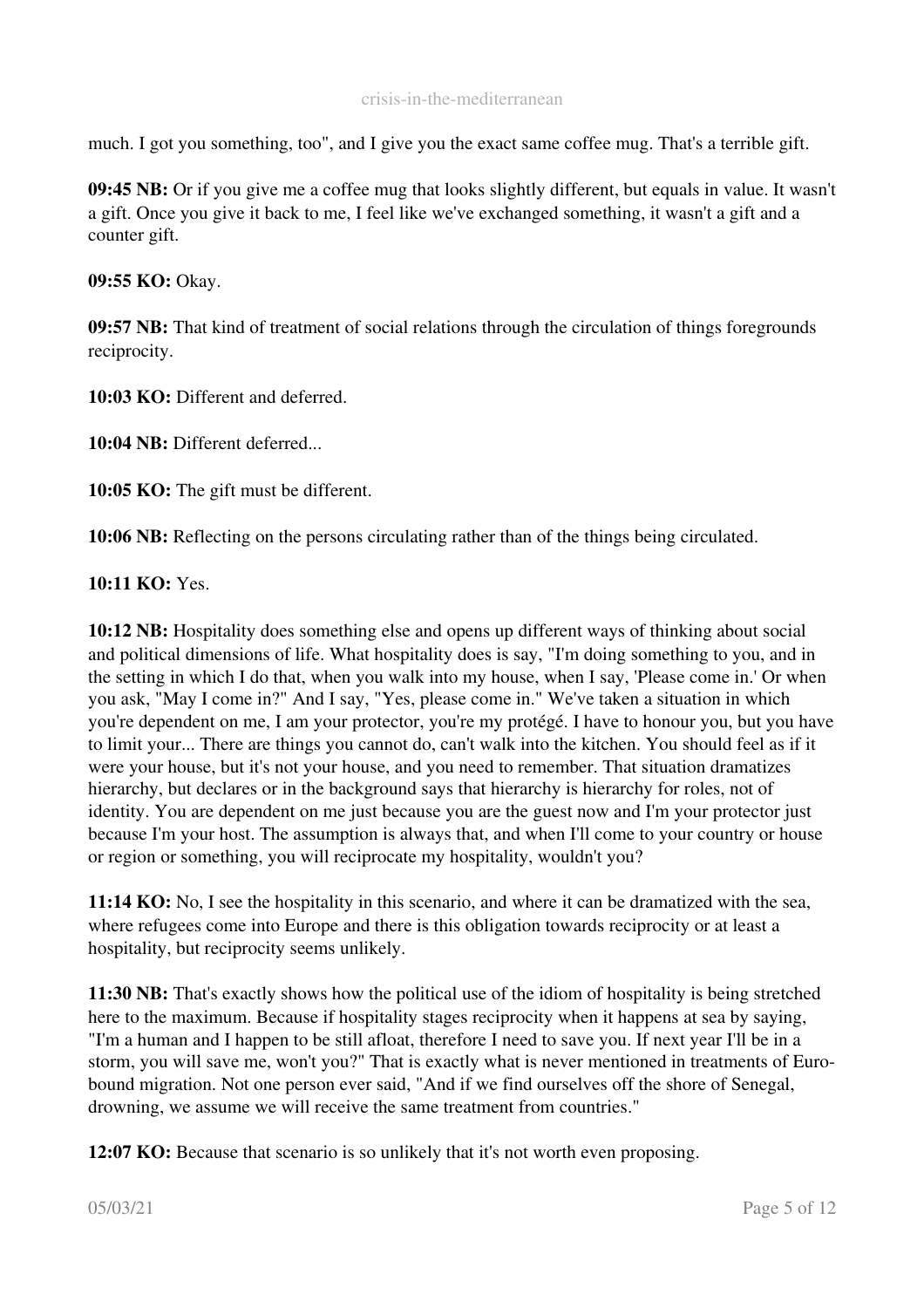12:12 NB: Which goes to show that the linking of the scenario of saving life at sea to the geopolitical scenario that is unfolding now in the central Mediterranean is in itself a political stretch that is shared by all sides.

12:28 KO: So it's a political stretch that's shared by all sides. One side that we haven't talked about yet is the Roman Catholic church in Italy. So how does spirituality play into this relationship of expected reciprocity?

12:40 NB: In short, with the Catholic church, I think it's so successfully in the Italian case, is that it took the question of saving life at sea and turned it from a question that is based on sameness, "I need to save you because you're a human and I'm human", to an obligation that is strong, that is based on difference. "I need to save you not because I'm human and you're human, but because I can and I'm better off than you right now." And that is a fundamentally different set up of what does it mean to be Christian Catholic Sicilian Italian European citizen meeting at sea people who are there because they are neither of these things.

13:18 KO: Is that shift in relationship one from reciprocity to charity?

13:24 NB: It's not just reciprocity to charity. It's hospitality... It's reciprocity to hospitality as obligation. We're still talking about hospitality, but we have just shifted the frame from the dimension of hospitality that assumes sameness in reciprocity to the dimension of hospitality that focuses on different hierarchy of role and the obligation that stems from that.

13:46 KO: Again, this must be hard to do because there's an assumption about who these people are.

13:51 NB: That's what became so evident in 2015 with the summer of the Balkan route. In the winter, people talked about people crossing the Mediterranean. Again, the images were boats overcrowded with African bodies sinking or having a hard time crossing the sea. Once the images were of non-black bodies walking overland from one country to the other, the language changed and the emphasis became on refugees. And once they're refugees, the question of refugees from what? What refugees? They're Syrian refugees. Why are there Syrian refugees? Because there was a war. Why was there war? Because of all the reasons we know.

14:25 NB: Do we as European countries have anything to do with what happened with that war? Well, of course we do. Do different countries in Europe have different roles or responsibility for things that happen? Of course they do. Then maybe those countries that have more to do with the Syrian War need to accept more of those refugees. So all of a sudden, the possibility to calculate responsibility, either for saving or for welcoming or even for incorporation of refugees, was completely opened up and it was no longer the assumption of reciprocity just because you're human and I'm human.

14:57 KO: Which is incalculable.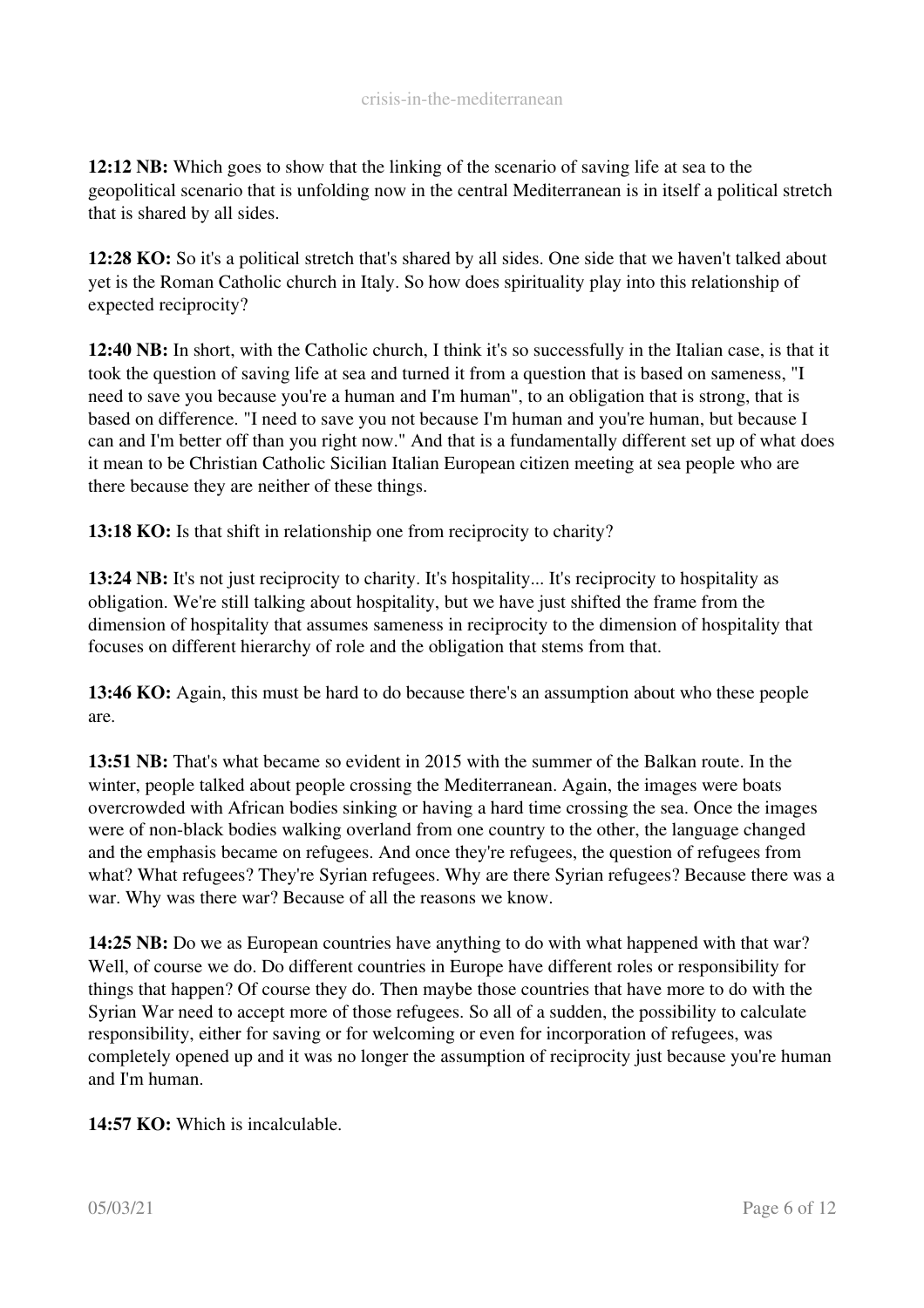15:00 NB: And is justified by an ideology of incalculability.

15:02 KO: Yes.

15:02 NB: Yes. Both.

15:05 KO: You've written about a bishop performing a mass at sea. Why did the bishop think having this mass would impact the discourse on hospitality?

15:14 NB: So the bishop is the bishop of Mazara del Vallo, which is the port that used to host Italy's largest fishing fleet in the Mediterranean, and that fleet, because it was the largest in the Mediterranean, those ships encountered them. Sometimes they encountered people in distress, people drowning, and sometimes they saved them. So very early on, the question of framing emerges because another aspect of the setup of the sea or the desert is that these stories, on the one hand, start when somebody saves somebody or somebody encounters somebody, picks them out of the water. On the other hand, they start when somebody appears in port. So states have been reluctant to accept the versions of seafarers, not just in 2015, also in 2005. One of the ways that the bishop tried to deal with that problem is to emphasis the obligation to save life at sea and celebrate cases in which Sicilian fishermen saved life at sea. And in 2008, there was an idea to celebrate it, to emphasis it by conducting, performing Holy Mass on the high seas. What was liturgically brilliant in that case is that it wasn't just Holy Mass on the high seas, he created the relation between the Holy Mass on the high seas performed in 2009 and Jesus Christ's speech from Saint Peter's boats to the fishermen of the Galilee.

16:35 NB: The argument was this, the Mediterranean has been called, since the 1950s, this Great Lake of Galilee, or this Great Sea of Galilee, but that language unable to create a parallel between the Mediterranean of the 20th century, 21th century and the Sea of Galilee of the Bible. Now, the bishop used this and used his powers, as he said, of transubstantiation, to say, "Jesus preached from a boat, telling them, "Follow Me, and I will make you fishers of men." I as a bishop, have the power, the monopoly over the relegation of grace, through transubstantiation. I, the bishop of Mazara del Vallo, can repeat the call of Jesus Christ to the fishermen of the Mediterranean, "Follow Me, and I will make you fishers of men." Who are the men that we are supposed to fish? The people drowning. Only that you're not supposed to save their souls. Well, you're supposed to save their souls materially, not spiritually.

17:29 KO: But that's the slippage that's theologically interesting. That it's not necessarily a moment of evangelisation, but one of material survival.

## 17:37 NB: Yeah.

17:38 KO: I know this is slightly outside of your expertise, but you live in the United States, and in this moment where migration is up against the US-Mexican border, and there's the desert, but not the sea, why do you think the desert doesn't provide the same kind of moral leverage that the sea does in the United States as opposed in Europe?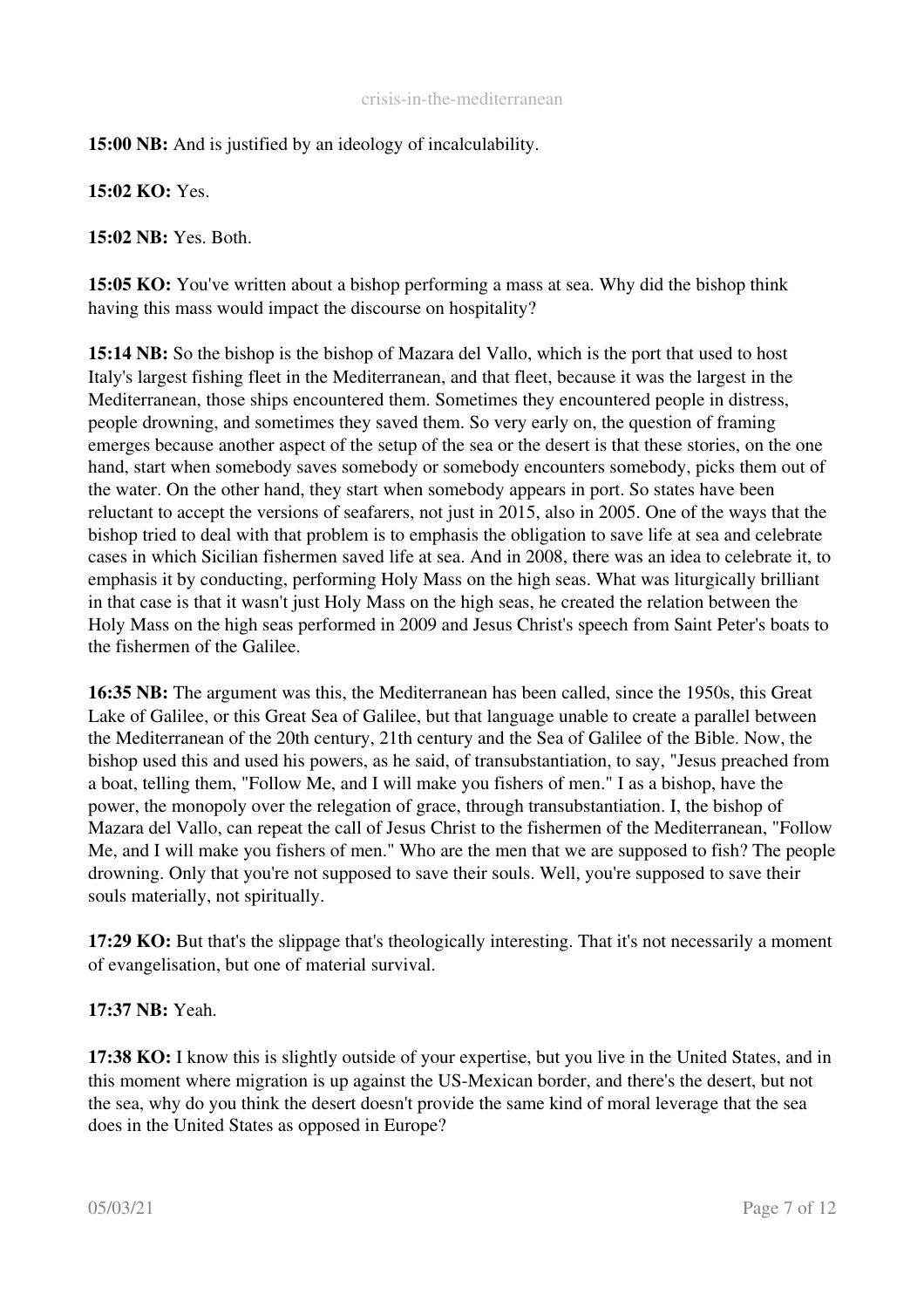17:58 NB: It's not a material, it's a political material answer. So the high seas, the international waters between Sicily and Tunisia, in this case, are places in which states are not supposed to perform their sovereignty. Whereas the deserts, in this case, even though they're as inhospitable, are still either on one or the other side of a border between two states.

18:18 KO: That's an important part of the conceptualization of the sea as the site for moral reflection, is that it exists beyond the sovereign.

18:28 NB: Well, again, now it doesn't exist beyond the reach of any sovereign part because NATO ships are moving around the Mediterranean. But in the language of the international law, in the capacity to mobilize various treaties and laws and norms, it is like an Archimedean point from which you can, again, reflect and challenge projects and policies and attempts by states and suprastate organisations to do what they want with the sea.

## 18:54 KO: Exactly.

18:55 NB: That is why the political urge of the European Union and NATO has been to take the situation of saving of life at sea and declare that my obligation to you if I saved you at sea ends when you're breathing on my deck. Now that you're alive and I saved you, I can send you to the other shore of the sea. It happened with Berlusconi and Gaddafi. It has been... There are various attempts to do it more recently. There is one European court decision against Italy, because there was a moment in which Italy said, "Okay, we'll save people in the Mediterranean, but then we'll send them back to Libya." And there was one court case in which the European courts critiqued Italy because the relationship of responsibility between saving state vessel and saved person does not end once the person is on deck. Because once the person is on deck, the entire itinerary of treatments and consideration of asylum-seeking cases, etcetera, etcetera, could not be cut off.

19:58 KO: But I get the feeling these governments are still trying to find ways to circumvent these laws. Is it even legal to drop migrants off on someone else's shores?

20:08 NB: It's illegal to put in harm's way people who have asked for your protection, which explains why so much NGO attention has been made to show how dangerous cities for the refugees to be right now in Libya. That is why the images of the labour camps and slavery are so important because that substantiates the case that whenever Europe decides to send refugees they save at sea back to Libya, they're then endangering their lives. Now, the political situation in Libya is very unstable, and it doesn't prevent Italy and France to try to train and mobilize Libyan Naval Coast Guard capacities, so that whenever a boat is intercepted at sea, the vessel that would go to help them would not be of European member states. That is why the NGO boats became so crucial, not because of the numbers of the people they save, but just because they ended up being the only vessels in the Central Mediterranean that were invested in taking people to Europe.

21:17 KO: How are NGOs and independent fishing boats that wanna help migrants being affected now?

21:21 NB: Independent fishing boats have been doing what they've done all the time. If they are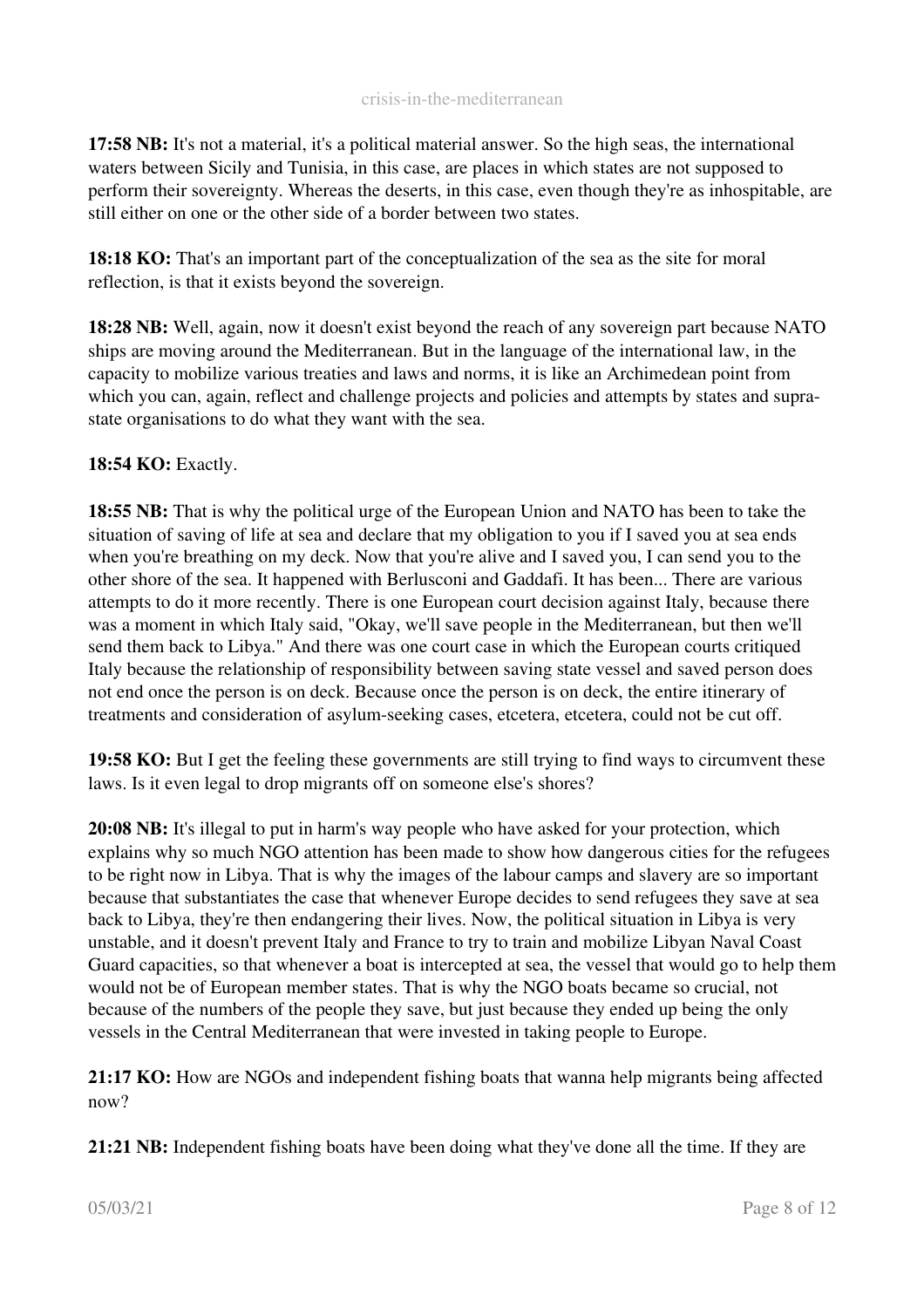confronted with people at sea and feel the obligation to save them. I'm not saying that everybody does, then they declare it on the radio, perform the entire procedure, bring them into port and then continue on their way. NGO ships right now need to abide by the code of conduct, which significantly limits their ability to act because it makes them complete subcontractors of European search and rescue operations rather than personifications of that, more general and maybe generous law of the sea.

22:00 KO: That's fascinating because obviously the code of conduct helps states regulate NGOs, but NGOs are playing this at least political role for taking all the heat.

## 22:10 NB: Exactly.

22:10 KO: So I don't know what your perspective is on how effective that is even for the state to totally fault the NGOs.

22:18 NB: So what's fascinating... Not fascinating... Frustrating that happened over the last summer, is that at the beginning of the summer, there was the final curbing of NGO ships. By midsummer, no NGO ship operated independently in the Mediterranean. That was performed by the government, the new government, the new right-wing government, the nationalist anti-immigrant minister was one of the two leaders of the government. That political project was made with one goal,  $[22:44]$ , to say Italy should not suffer the consequences of European situation with refugees. He told the European countries and the European Union, "If you want us to keep accepting NGO boats, what you need to do is to take some of those refugees," which goes against one fundamental aspect of European border policy that says that any asylum requests should be processed at the country in which the person arrived. Now all of a sudden, the Italian right-wing government manages to get the EU and other countries to listen, by how? By blackmailing people on the back of migrants. Basically what happened was that NGO ships were denied entry into Italian ports 'cause the Italian government said, "We won't let you in because we know you're carrying migrants that we are not going to accept." Once NGO boats were stopped, another thing happened. Remember that 90% of the ships of the people being intercepted at sea are actually done by navies.

#### 23:43 KO: Yes.

23:45 NB: Sure enough, a couple of weeks later, the same Italian government performed the same thing with an Italian Navy ship, was entered into port, but it left under quarantine, filled with people who had been intercepted at sea. And the Italian Deputy Prime Minister Salvini declared that he's not letting those people ashore until he would reach a political agreement with other countries and the EU, regarding the fate of those people.

24:14 KO: So what can be done to help the migrants?

24:16 NB: At the most basic level, because the law of hospitality applies, because it is the main framework through which people understand what should be done to people in distress at sea, one thing that should be done is to fight against every state attempt to stop abiding by that or stop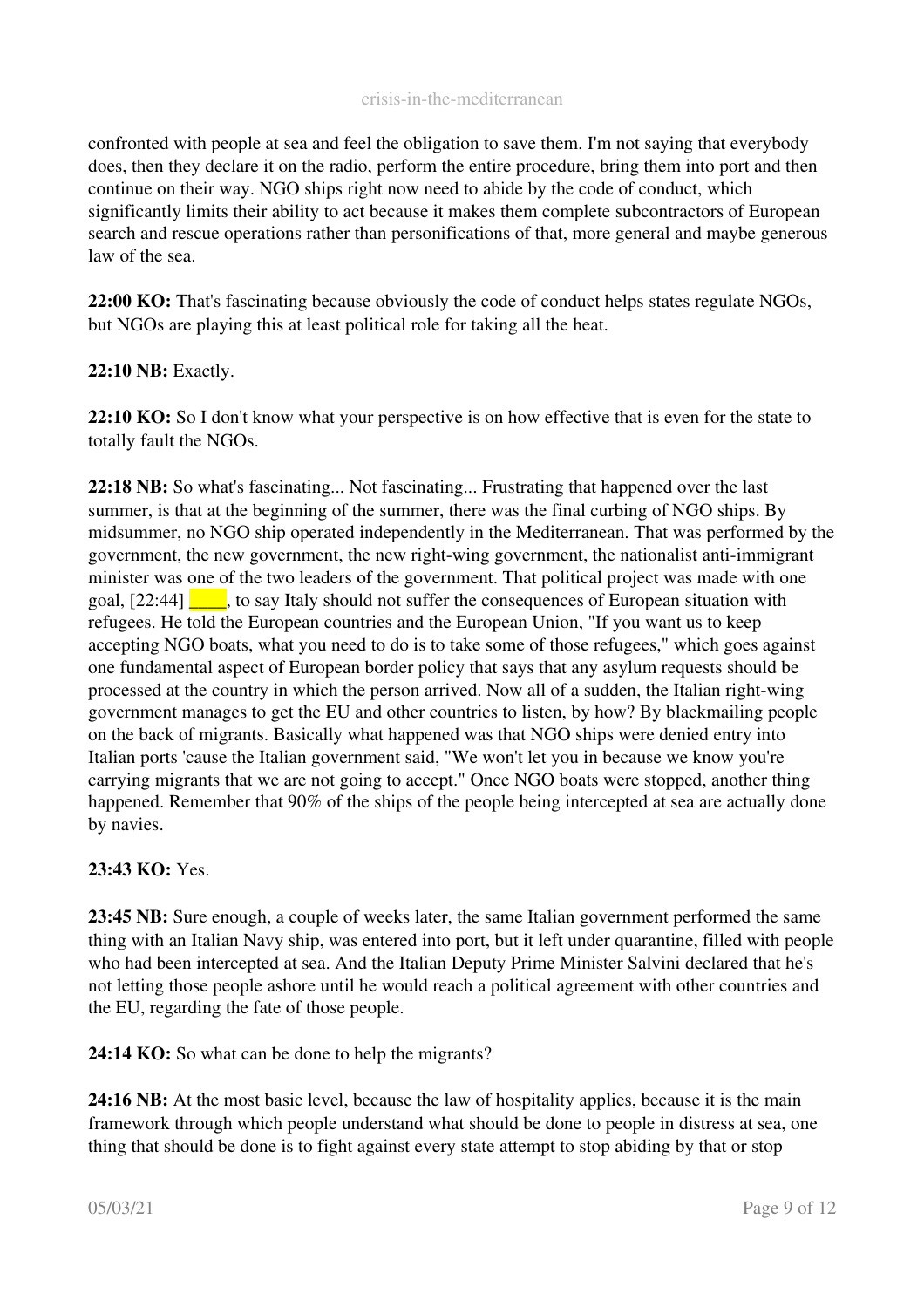abiding by all the implications of that. And we should expect that states would keep changing the ways they deal with it so that the counteraction should keep doing that. I'll give you one example. Remember we said before, that what some Italian prosecutors are trying to do now is to say, "You are not an individual professing solidarity when you save somebody. You're aiding or at least favouring the actions of organized criminals." That criminalization of solidarity makes sense to a prosecutor at the national level. So at the national level, I am a prosecutor, I'm responsible for public order. I see something that in my perspective, from my scale, looks like a citizen aiding or at least favouring the action of an organized crime, meaning a crime against public order, I have to act.

25:21 NB: By scaling it up to the level of European law or international law, that perspective of a prosecutor stops making sense. That's a clear case in which shifting the scales of the perspective over what is happening at sea, insisting that it is solidarity, can have effects. But there is another way, I think, a different way to do it, and that comes back to what happened with the Balkan route, and that what happened with the Bishop. And that is the law of hospitality seems to make everything about reciprocity, and was always a way to enshrine, to reinstate, to establish relationships, power. And that is, in a way, what is happening right now. When European countries debated how many thousands of Syrian refugees would make it to which city in Europe, they were even on the radio saying yes, because they might be Christian, yes, because they are more like us, yes, because we have some responsibility towards the war in Syria.

26:15 NB: That kind of historical calculation makes an event of saving somebody's lives not about pure humanity bouncing into each other, but actually about restitution, retribution, historical settling of accounts. Now, how hard is it to frame exactly the same interaction of Italian naval officers meeting boats overcrowded with Sub-Saharan Africans into historical accounts? So we don't need to go to the 2000s. We need to go to colonial expansion or to imperial operation. In other cases, let's say slavery in the Atlantic, similar settling of accounts have happened. If we remind European countries that situations that seem like the law of hospitality actually have to do with historical settling of histories of violence, we might enlarge the tools in our hands when we address the problems that saving life at sea only emblematise, but definitely not exhausts.

27:16 KO: What do you think the resignation of Angela Merkel will do to the possibility?

27:25 NB: It would probably take away from the face of somebody who felt the obligation to do something. I can't imagine it means good things in the short term.

27:38 KO: Are things gonna get worse?

27:40 NB: I think things are going to repeat themselves. On the one hand, the Italian right-wing, anti-immigration governments managed to get out of the EU something that leftist governments or centreleft governments have tried for more than a decade and always failed. That means victory for nationalists. I don't know if I answered the question.

28:00 KO: Sure.

28:01 NB: Thank you.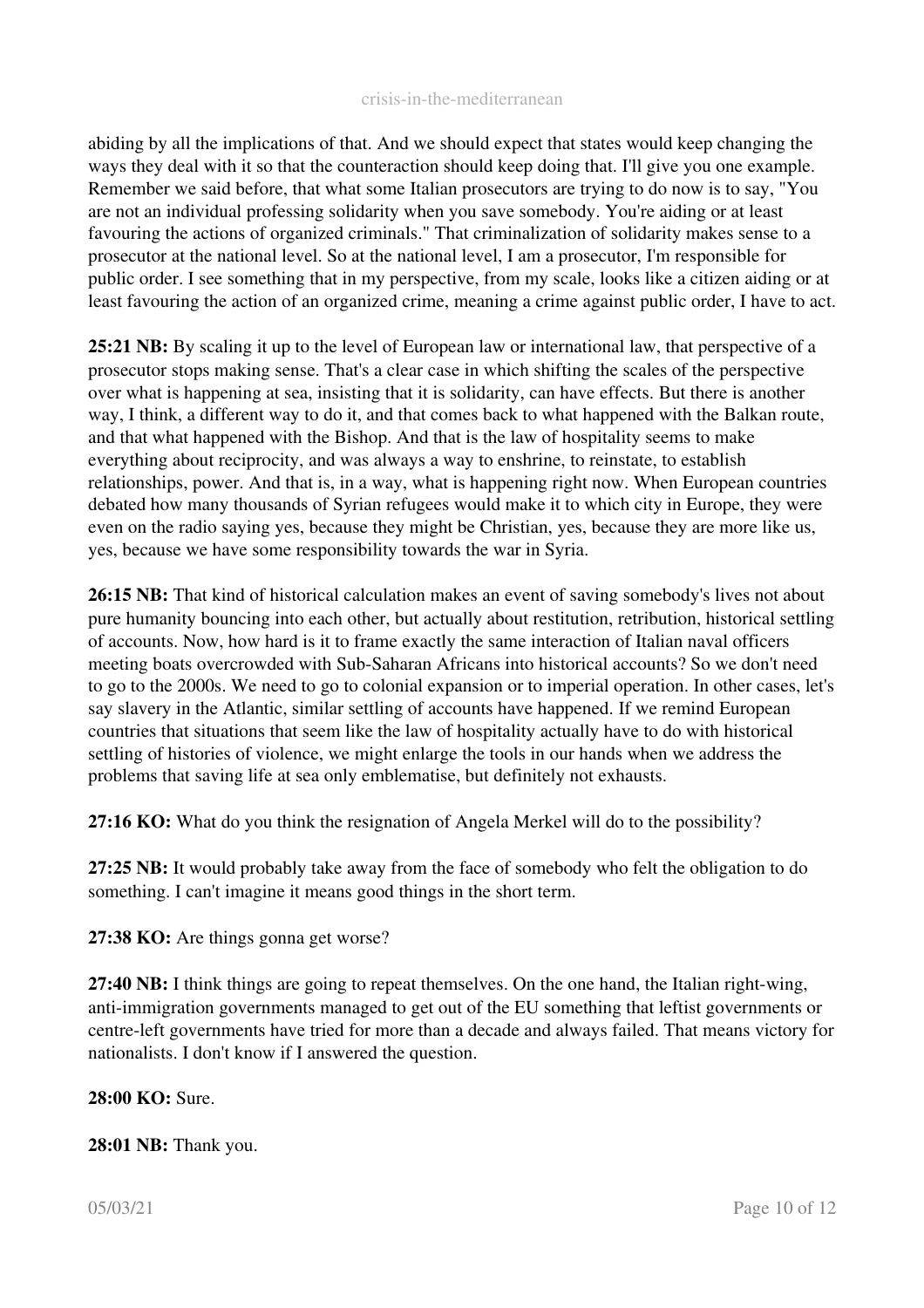28:01 KO: Thanks so much.

28:04 YR: That was Professor Kevin Lewis O'Neal in conversation with Professor Naor Ben-Yehoyada from Columbia University. Please subscribe on Stitcher, Apple Podcast, Spotify, or your favourite app, so you won't miss our next episode. This monthly podcast was brought to you by the Centre for Diaspora and Transnational Studies at the University of Toronto. I am Yana Romero. Thank you for listening and joining the conversation.